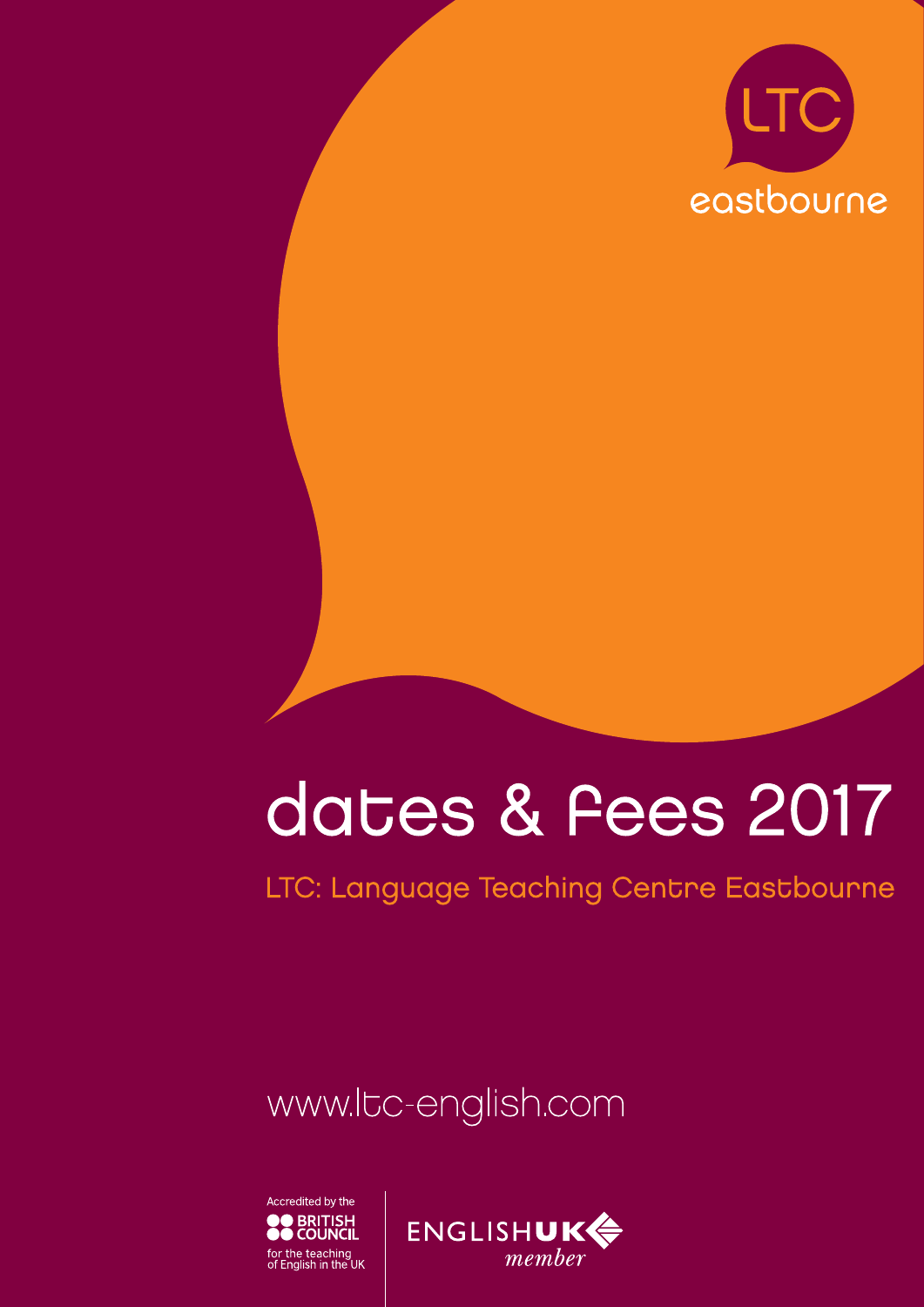# **Year-Round Courses for Adult Students**

Start any Monday (or Tuesday in a week that begins with a public holiday).

Minimum age 16.

Minimum enrolment 1 week.

All levels from elementary to advanced (strong A1 to C1). Please note that we cannot normally accept beginners (weak A1). If your level is very low, we may ask you to take a test before booking.

Maximum class size 12 students.

| <b>General English Standard Course</b>                                                                                                                                                                                                                                                                                                                                            | Mornings, 20 lessons (15 hours) |              |               |               |              |  |
|-----------------------------------------------------------------------------------------------------------------------------------------------------------------------------------------------------------------------------------------------------------------------------------------------------------------------------------------------------------------------------------|---------------------------------|--------------|---------------|---------------|--------------|--|
|                                                                                                                                                                                                                                                                                                                                                                                   | $1 - 4$ weeks                   | 5 - 11 weeks | 12 - 23 weeks | 24 - 35 weeks | $ 36+$ weeks |  |
| <b>Cost per week</b>                                                                                                                                                                                                                                                                                                                                                              | £190                            | £177         | £156          | £140          | £130         |  |
| $\bigcap$ $\bigcup$ $\bigcap$ $\bigcap$ $\bigcap$ $\bigcap$ $\bigcap$ $\bigcap$ $\bigcap$ $\bigcap$ $\bigcap$ $\bigcap$ $\bigcap$ $\bigcap$ $\bigcap$ $\bigcap$ $\bigcap$ $\bigcap$ $\bigcap$ $\bigcap$ $\bigcap$ $\bigcap$ $\bigcap$ $\bigcap$ $\bigcap$ $\bigcap$ $\bigcap$ $\bigcap$ $\bigcap$ $\bigcap$ $\bigcap$ $\bigcap$ $\bigcap$ $\bigcap$ $\bigcap$ $\bigcap$ $\bigcap$ |                                 |              |               |               |              |  |

Class times: 09:15 – 12:45, Monday to Friday.

All levels from elementary to advanced (strong A1 to C1).

General English classes focus on developing all elements of your English, including grammar, vocabulary and the skills of listening, speaking, reading and writing.

#### **General English Plus Community Community Community Community Community Community Community Community Community**

Study our morning **General English Standard Course** and one of more **Plus** options in the afternoons.

- General English + Communication Skills
- General English + Business English
- General English + IELTS Exam Preparation

|               | $1 - 4$ weeks | $\sqrt{5}$ - 11 weeks | $12 - 23$ weeks | $\vert$ 24 - 35 weeks $\vert$ 36+ weeks |      |
|---------------|---------------|-----------------------|-----------------|-----------------------------------------|------|
| Cost per week | £236          | £221                  | £199            | £176                                    | £161 |

Morning class times: 20 lessons (15 hours) 09:15 – 12:45, Monday – Friday

Afternoon class times: 8 lessons (6 hours): 13:45 – 15:15, Monday – Thursday (not Friday afternoons).

Select your preferred Plus course(s) subject to level and availability. See level restrictions below.

#### **General English + Communication Skills**

All levels from elementary to advanced (strong A1 to C1).

Afternoon Communication Skills classes concentrate on developing your speaking, listening and writing skills with language input and practice activities that focus on a variety of different situations and tasks.

#### **General English + Business English**

Intermediate to advanced (B1 to C1) only.

Afternoon Business English classes focus on the language and practical skills needed to communicate effectively in business and professional situations.

# **General English + IELTS Exam Preparation**

Intermediate to advanced (B1 to C1) only.

Afternoon **IELTS Exam Preparation** classes focus on the strategies, tasks and practice for the IELTS test.

You can take the IELTS test in Eastbourne every month, exam fee approx £160. We recommend an IELTS Exam Preparation course of four weeks or longer. Please note that if you need IELTS for visa purposes, the number of centres where you can take the exam is very limited and the fee may be up to £215. For more information please visit our website www.ltc-english.com/exams.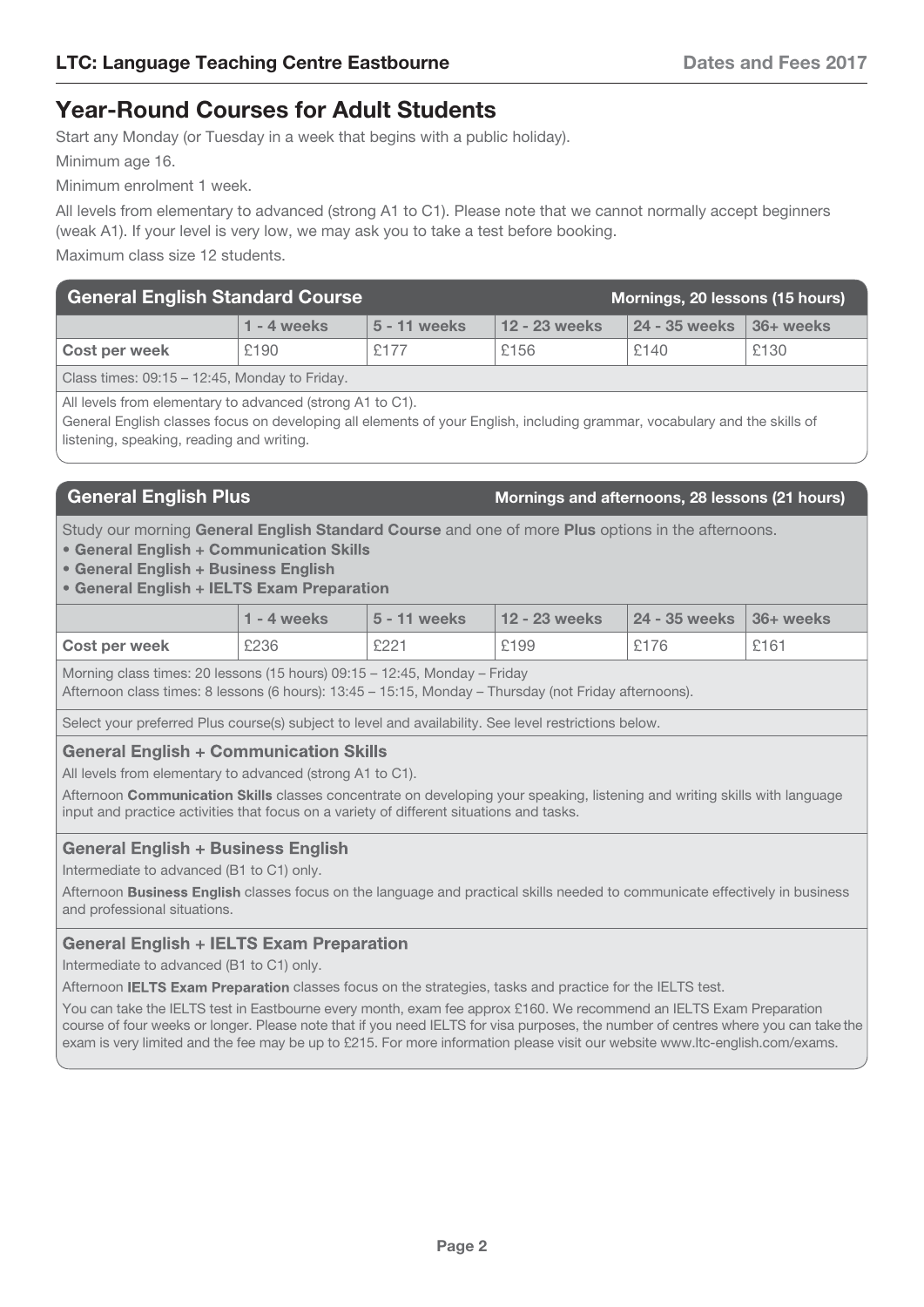# **Cambridge First Exam Preparation (FCE)**

#### **Mornings and afternoons, 28 lessons (21 hours)**

The Cambridge Exam Preparation courses are the same prices as our General English Plus courses so that you can easily change from General English to Cambridge Exam Preparation when you are ready, subject to availability.

|                      | $1 - 4$ weeks | $15 - 11$ weeks | 12 - 23 weeks | $\vert$ 24 - 35 weeks $\vert$ 36+ weeks |      |
|----------------------|---------------|-----------------|---------------|-----------------------------------------|------|
| <b>Cost per week</b> | £236          | £221            | £199          | £176                                    | £161 |

Morning class times: 20 lessons (15 hours), 09:15 – 12:45, Monday – Friday.

Afternoon class times: 8 lessons (6 hours), 13:45 – 15:15, Monday – Thursday (not Friday afternoons).

Upper intermediate (B2) only. If you are not sure of your level, please ask us for a test.

Expected exam dates: 3 June and 9 December.

Recommended start dates: 13 March and 18 September. We recommend a 12 week course.

Exam fee is approx £151. For more information please visit our website www.ltc-english.com/exams.

| <b>Individual Tuition</b> | Mornings, afternoons or mornings and afternoons                                                                                                                                                                                                                                                                                                                                                                                                                    |
|---------------------------|--------------------------------------------------------------------------------------------------------------------------------------------------------------------------------------------------------------------------------------------------------------------------------------------------------------------------------------------------------------------------------------------------------------------------------------------------------------------|
| £40                       | This price is per hour (60 minutes).                                                                                                                                                                                                                                                                                                                                                                                                                               |
|                           | $\mathbf{r}$ , and a set of the set of the set of the set of the set of the set of the set of the set of the set of the set of the set of the set of the set of the set of the set of the set of the set of the set of the set of<br>. The contract of the contract of the contract of the contract of the contract of the contract of the contract of the contract of the contract of the contract of the contract of the contract of the contract of the contrac |

Individual tuition is subject to availability. Timetabling, particularly in summer, is at the school's discretion. Students can combine Individual Tuition with another course, for example General English in the mornings plus five hours per week of individual tuition in the afternoons.

The school will send a needs analysis document for you to complete before you arrive. Your teacher will plan your lessons accordingly. LTC can accept beginners (weak A1) for Individual Tuition.

# **English + Work Experience**

English language course followed by internship

An English language course (minimum 2 weeks) followed by an unpaid internship of anything between two weeks and six months.

Please note that this programme is only for European Union, EEA, Swiss and Youth Mobility Visa students.

| Minimum age: 18 |  |
|-----------------|--|
|                 |  |

Your English must be at least intermediate (B1) before your work placement begins.

| Internship 4 – 16 weeks                                                                 | £415 |  |  |  |  |
|-----------------------------------------------------------------------------------------|------|--|--|--|--|
| Specialist placements (12+ weeks)                                                       | £475 |  |  |  |  |
| Surcharge for internship 17 weeks or longer                                             | £125 |  |  |  |  |
| For information on accommodation during work placement (if arranged by LTC), see Page 5 |      |  |  |  |  |

ommodation during work placement (if arranged by LTC), see Page

Placements are normally general administration work but more specialised placements can be arranged. LTC must receive your CV at least eight weeks before the start of your placement.

If you use public transport to go to your work experience, the cost per week is approx £15.

# **Enrolment Fee (Adult Courses only)**

Payable on all adult courses

£60. Pavable once only.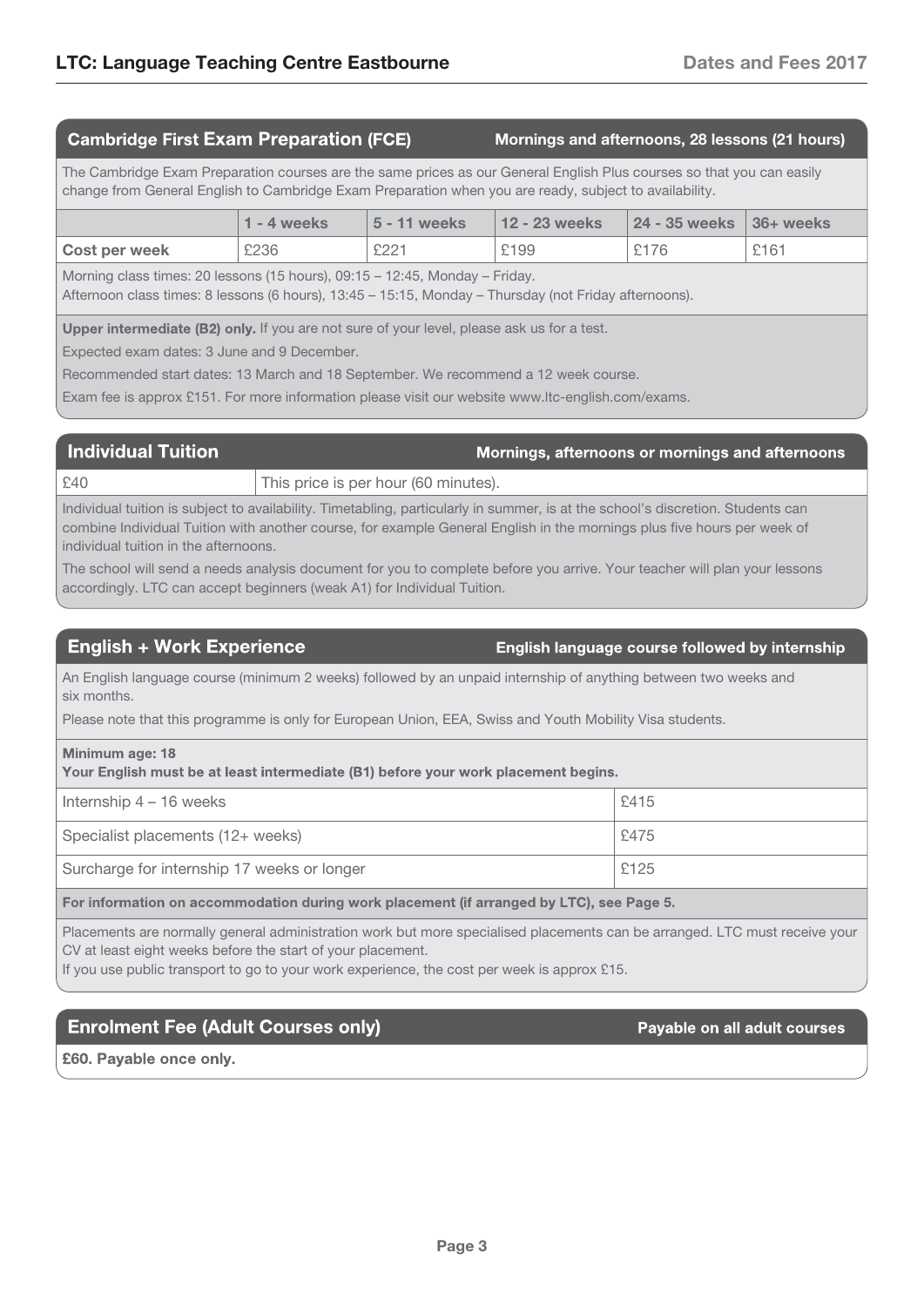# **Important Information for All Adult Students**

- There are no classes on public holidays: 2 January, 14 April, 17 April, 1 May, 29 May, 28 August
- We close from 15 December 2017 and reopen on 2 January 2018.
- Minimum age 16 (English + Work Experience: 18); median age 22 (20 in summer).
- Course fees must be paid in full in advance to quality for the lower fees for longer courses.
- Excursions and activities are not included in tuition prices. Full-day excursions cost between £35 and £55 per person. Most social activities are either free or cost between £3 and £15 plus transport.
- Public transport costs per week: approx. £15 although most students rarely need to use public transport.
- Lessons may take place in classrooms outside the school premises during peak times.  $\bullet$
- Please note that work placements fall outside the British Council accreditation scheme.

# **Courses for Younger Students**

**Summer School** Morning classes, afternoon & evening activities, Saturday excursions

Arrive and depart any Sunday. Courses run from 11June – 20 August.

Minimum enrolment 1 week. We recommend 1 – 4 weeks' stay.

All levels from elementary to advanced (strong A1 – C1).

Please note that we cannot accept complete beginners on this course (weak A1).

Maximum class size 16 students.

All lessons 45 minutes.

| <b>Ages</b> | <b>Cost per week</b>                     | Course dates        |
|-------------|------------------------------------------|---------------------|
| $10 - 17$   | £550 Standard Summer School              | 11 June - 20 August |
| $14 - 17$   | <b>£575 Semi-Intensive Summer School</b> | 11 June – 20 August |

The enrolment fee is included in the package price. Classes may be held in suitable premises outside the school. All accommodation has shared bathrooms.

#### Included in fees:

| • Classes       | All students: 20 morning lessons (15 hours) per week.<br>Semi-intensive only: + 3 hours of afternoon lessons per week.                                                                                       |
|-----------------|--------------------------------------------------------------------------------------------------------------------------------------------------------------------------------------------------------------|
| • Accommodation | Residential dormitory accommodation (ages $10 - 16$ ).<br>Shared homestay (ages $13 - 17$ ).<br>Full board with hot lunch Monday - Friday, packed lunch weekends.                                            |
| • Social        | Full-day excursion on Saturdays, half-day excursion on Wednesdays.<br>Full programme of afternoon and evening activities every week.<br>Semi-Intensive students have a reduced afternoon activity programme. |
| • NOT INCLUDED  | Airport taxi transfer, park and assist service.                                                                                                                                                              |

# **Courses for Groups**

#### Available any time of the year

LTC has extensive experience of running group courses throughout the year. Most programmes include:

- Morning lessons, closed group or integrated.
- Afternoon, evening and weekend activities and excursions.
- Residential dormitory accommodation at the school (age 10 -16) with the option of homestay accommodation for students age 13 +.Contact the school for a quotation and to discuss options available.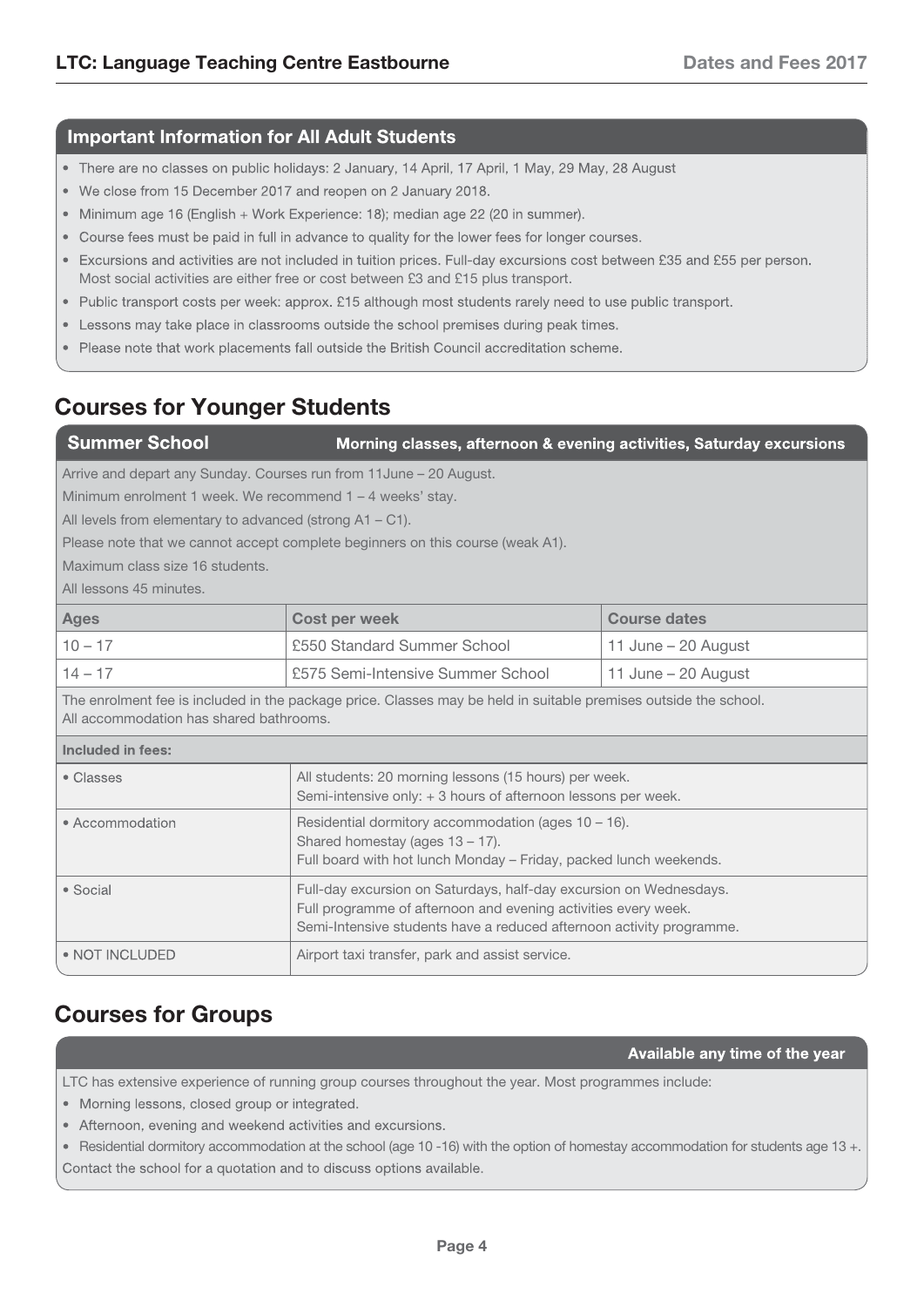# **Accommodation, Airport Transfers, Visas and Insurance**

|                                                                                                                                                                                                                                                                                                                                                                                                                                                                                                                         | <b>Accommodation for Adult Students</b><br>If required                                         |                           |                                                 |      |                           |      |                                                 |                           |
|-------------------------------------------------------------------------------------------------------------------------------------------------------------------------------------------------------------------------------------------------------------------------------------------------------------------------------------------------------------------------------------------------------------------------------------------------------------------------------------------------------------------------|------------------------------------------------------------------------------------------------|---------------------------|-------------------------------------------------|------|---------------------------|------|-------------------------------------------------|---------------------------|
| Please arrive on a <b>Sunday</b> and leave on Saturday or Sunday. Extra nights are not normally possible.<br><b>Homestay/Private Home Accommodation</b>                                                                                                                                                                                                                                                                                                                                                                 |                                                                                                |                           |                                                 |      |                           |      |                                                 |                           |
|                                                                                                                                                                                                                                                                                                                                                                                                                                                                                                                         | Half Board: Breakfast & evening meal<br><b>Bed &amp; Breakfast: Breakfast only</b>             |                           |                                                 |      |                           |      |                                                 |                           |
|                                                                                                                                                                                                                                                                                                                                                                                                                                                                                                                         |                                                                                                |                           | <b>Shared with friend</b><br><b>Single Room</b> |      |                           |      | <b>Shared with friend</b><br><b>Single Room</b> |                           |
| <b>Cost per week</b>                                                                                                                                                                                                                                                                                                                                                                                                                                                                                                    |                                                                                                | £128                      |                                                 | £114 |                           | £113 |                                                 | £99                       |
| Summer Supplement: Homestay/Private Home accommodation costs £15 per week extra from 11 June - 20 August.<br>Christmas Supplement: Homestay/Private Home accommodation costs £20 extra per week in the Christmas holiday.                                                                                                                                                                                                                                                                                               |                                                                                                |                           |                                                 |      |                           |      |                                                 |                           |
| Private Home Accommodation: In busy periods, students age 18+ who request homestay may be placed in private<br>homes where there are more than four students in the house. Please tell us if you do not wish to be placed in Private Home<br>Accommodation.<br>Half-board accommodation includes lunch on Saturdays and Sundays.<br><b>Distance:</b> Homestay is normally within walking distance of the school. In the busy summer months some students may need to<br>use public transport, cost approx £15 per week. |                                                                                                |                           |                                                 |      |                           |      |                                                 |                           |
| <b>Self-Catering Accommodation (Minimum age 18)</b>                                                                                                                                                                                                                                                                                                                                                                                                                                                                     |                                                                                                |                           |                                                 |      |                           |      |                                                 |                           |
| Shared Student Houses: £103 per week.<br>July and August only. Please check availability at other times of the year.                                                                                                                                                                                                                                                                                                                                                                                                    |                                                                                                |                           |                                                 |      |                           |      |                                                 |                           |
| <b>Airport Taxi Transfer</b>                                                                                                                                                                                                                                                                                                                                                                                                                                                                                            |                                                                                                |                           |                                                 |      |                           |      |                                                 |                           |
|                                                                                                                                                                                                                                                                                                                                                                                                                                                                                                                         | <b>Gatwick (LGW) One-way</b><br><b>Heathrow (LHR) One-way</b><br><b>Stansted (STN) One-way</b> |                           |                                                 |      |                           |      |                                                 |                           |
| <b>Single</b>                                                                                                                                                                                                                                                                                                                                                                                                                                                                                                           |                                                                                                | <b>Shared with friend</b> | <b>Single</b>                                   |      | <b>Shared with friend</b> |      | <b>Single</b>                                   | <b>Shared with friend</b> |
| £90                                                                                                                                                                                                                                                                                                                                                                                                                                                                                                                     | £55                                                                                            |                           | £112                                            |      | £68                       |      | £144                                            | £88                       |

Return journeys are charged at twice the one-way rate.

Please contact us for prices from Luton Airport, St Pancras International and Ashford International.

# **Park and Assist Return Transfer Service**

| Taxi driver checks student in at airport on return journey.                              | <b>Single</b> | <b>Shared with friend</b> |
|------------------------------------------------------------------------------------------|---------------|---------------------------|
| All Summer School students under 16 will be automatically<br>booked for Park and Assist. | £38           | £20                       |

# **Student Visas for the UK**

You may need a visa to study in the UK, depending on your nationality and length of your stay. Please see www.ltc-english. com/visas for more information. If you are applying for a Short-Term Study Visa (6 months or 11 months), there are no extra LTC fees if your visa letter is sent by email or regular post. If your visa letter is sent by courier, there is a £55 courier fee.

# **Insurance**

..

We strongly recommend that all students take out travel insurance.

LTC can arrange Studentguard® travel insurance for students. Fee: £5.75 per week or part of week. This covers cancellation and curtailment including travel delay, course fees, medical expenses including repatriation, personal belongings including valuables, money including credit card misuse and emergency replacement of passport, personal injury, personal liability and legal expenses. For full details see www.ltc-english.com/insurance. Please note that claim forms must be completed in English.

# If required

If required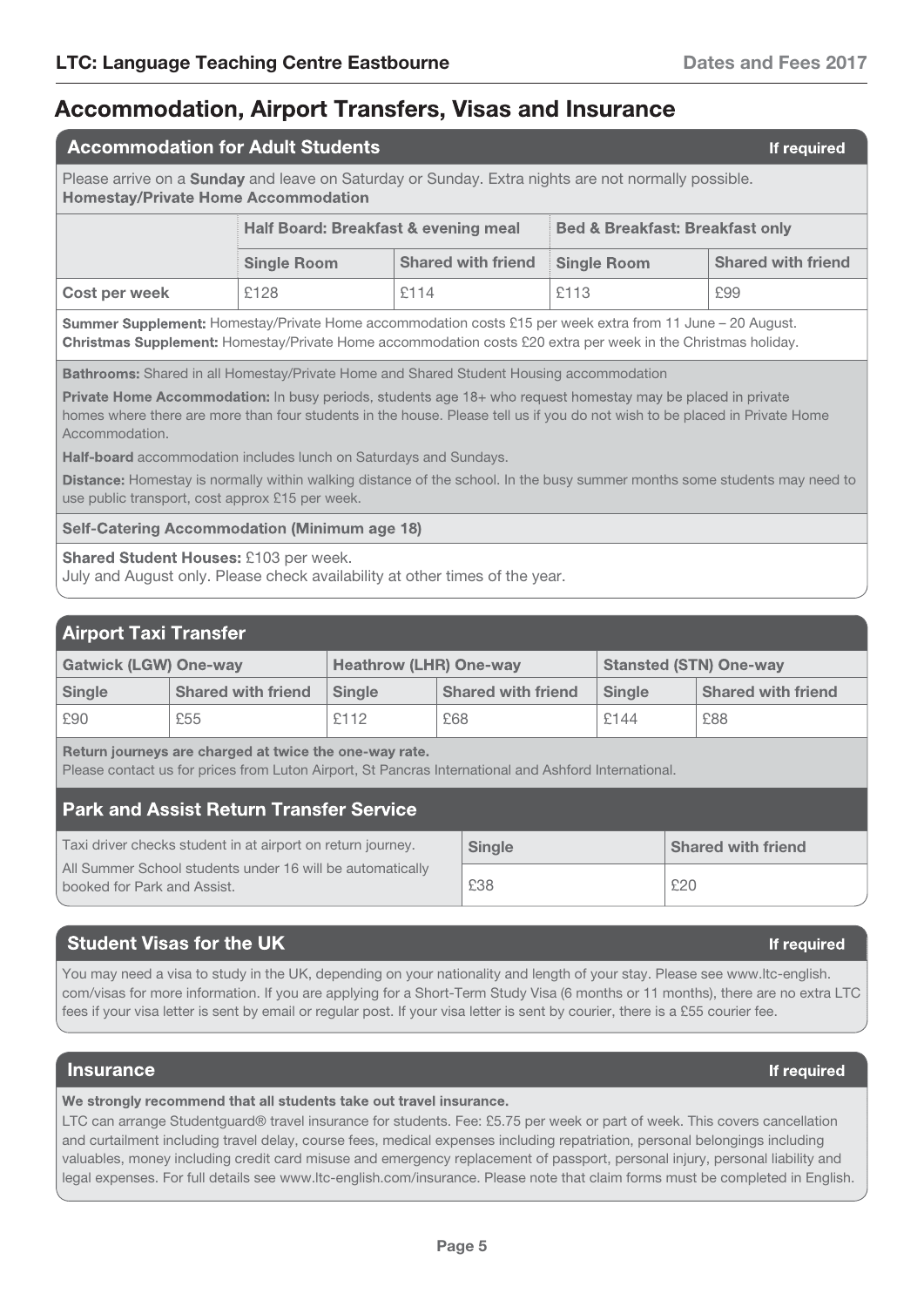# **Payments**

You must complete an LTC enrolment form and make a £200 deposit when you book. Please pay the rest three weeks before you start the course. You must give us the name of the student or invoice number when you make a payment. There are four ways to pay:

1. By Bank Transfer

You must pay all bank charges. Our bank details are:

LTC Eastbourne Account Name: LTC Eastbourne HSBC, 94 Terminus Road, Eastbourne, East Sussex BN21 3ND, UK Sort Code: 40-20-06 · Account Number: 11457209 · IBAN Number: GB28MIDL40200611457209 SWIFT: MIDLGB22 · BIC: MIDLGB2104C

#### 2. By Western Union via the LTC Website

Do NOT go to a Western Union Office. See www.ltc-english.com/payments for instructions. For many students, Western Union may be the cheapest way to send money to the UK.

3. By Credit Card or Debit Card (Visa, MasterCard, Maestro or Solo) via the LTC website See www.ltc-english.com/payment. If you pay via our website with a non-UK card, there is a 3% surcharge.

4. By Cheque

In UK sterling drawn on a British bank or on a UK branch of an overseas bank. Make your cheque payable to LTC Eastbourne.

# **Cancellation Charges and Refunds**

Cancelations are only valid if they are made in writing and their receipt confirmed by LTC.

If a student cancels within 14 days of booking, there is no cancellation fee apart from actual costs incurred by LTC. If a student cancels later, but before the programme starts, the cancellation fee is normally £60. But if LTC receives the cancellation less than 14 days before the start of the programme, the cancellation fee is £200.

If a student postpones their course one week or less before the start of their programme, they will be charged one additional week's accommodation fee. If a student arrives after the start of their course, is absent during the course, or leaves before the end of the course, LTC will not give a refund unless exceptional circumstances apply.

If LTC is unable to run a student's course, a complete refund of fees paid to LTC with be made.

For full terms and conditions, see page 7.

# **School Information**

LTC Eastbourne Compton Park, Compton Place Road, Tel: +44 (0) 1323 727755 • Email: info@ltc-eastbourne.com Eastbourne, East Sussex, BN21 1EH, UK.

LTC: Language Teaching Centre Eastbourne is the trading name of AMVIC UK Ltd registered at Compton Park, Compton Place Road, Registered no. 2379643 Email: info@ltc-eastbourne.com Eastbourne, East Sussex, BN21 1EH, UK.

**This information is correct as of March 2017**